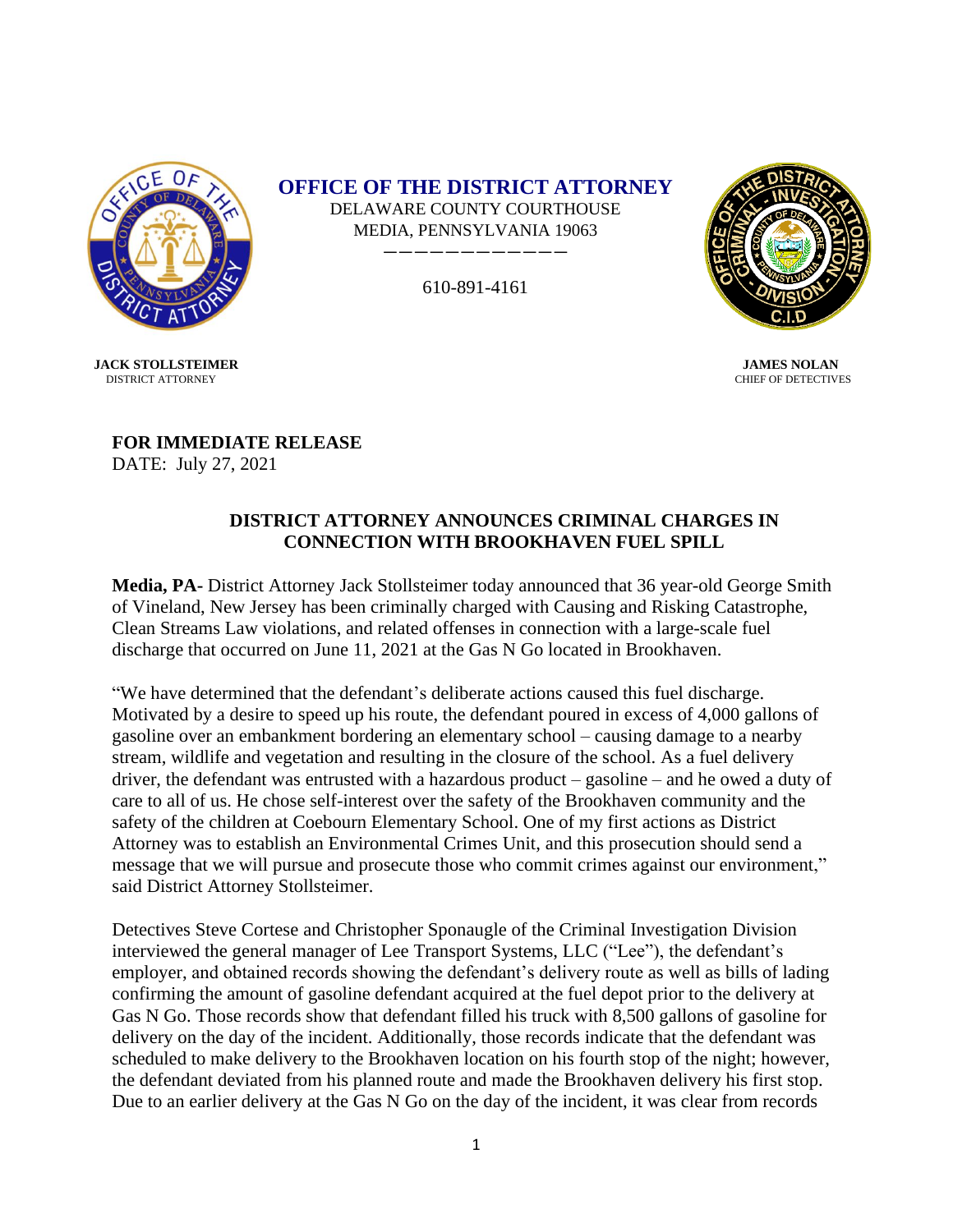that the quantity of gasoline carried by the defendant would not fit in the underground tanks at the Brookhaven station. Notably, investigators learned that safety features on defendant's fuel truck make it impossible for drivers to refill their truck if gas remains in the truck fuel compartments. Therefore, the defendant would have had to make a partial delivery at his next stop before returning to the fuel depot, which would have lengthened his route.

Investigators also obtained surveillance video from the station showing that, during the fuel delivery stop, the defendant placed the fuel hose on the ground next to the guard rail. As evidenced by dead vegetation, the defendant's hose placement in the surveillance video corresponds with the flow path of gas leading down the embankment from the gas station and into a small, wooded area between the gas station and adjacent elementary school.

Following the fuel discharge, a meter system that monitors the underground fuel tanks at Gas N Go was consulted and investigators confirmed that the tanks did not overflow during the defendant's visit. Moreover, an overfill warning system consisting of both audio and visual alarms that warns individuals when the underground tanks are reaching capacity was functioning properly. In fact, the overfill warning system triggered during the defendant's filling of the underground Gas N Go tanks. When the overfill system triggered, the defendant redirected the hose to the guardrail of the property.

Led by the response of the Brookhaven Fire Company, local and state authorities arrived at the scene the next morning to identify the source of pooling gasoline in the area of the elementary school. At that time, the source of the fuel discharge was located and additional agencies were alerted. The Delaware County Department of Emergency Services, Pennsylvania Fish and Boat Commission, and Department of Environmental Protection all arrived on location to assess the impact of the fuel discharge.

The defendant's actions had a catastrophic impact on the Brookhaven community and the environment. Immediately following the incident the Coebourn Elementary School was closed for the remainder of the school year as remediation efforts began. The environmental impact was immediate and observable with dead wild life — a dead fox, fishes, and eels — in and around the vicinity of the fuel discharge. To date, over 100 large trucks of contaminated soil have been excavated and removed from the site. Additional efforts to remediate, including testing and treating the ground water, could take years.

"This was a catastrophic event for the Brookhaven community, and I want to acknowledge and thank the first responders, particularly members of the Brookhaven Fire Company led by Chief Rob Montella, the Pennsylvania Fish and Boat Commission, the Department of Environmental Protection, and the County's Emergency Services Department, led by Director Tim Boyce, for their quick response. Their actions prevented further degradation of the immediate environment and prevented further contamination of nearby waterways. Finally, I want to thank Detectives Cortese and Sponaugle of the Criminal Investigation Division, Deputy District Attorney Douglas Rhoads and Assistant District Attorney Melissa Muroff, Chief of the Environmental Crimes Unit, for their excellent work on this case," said DA Stollsteimer.